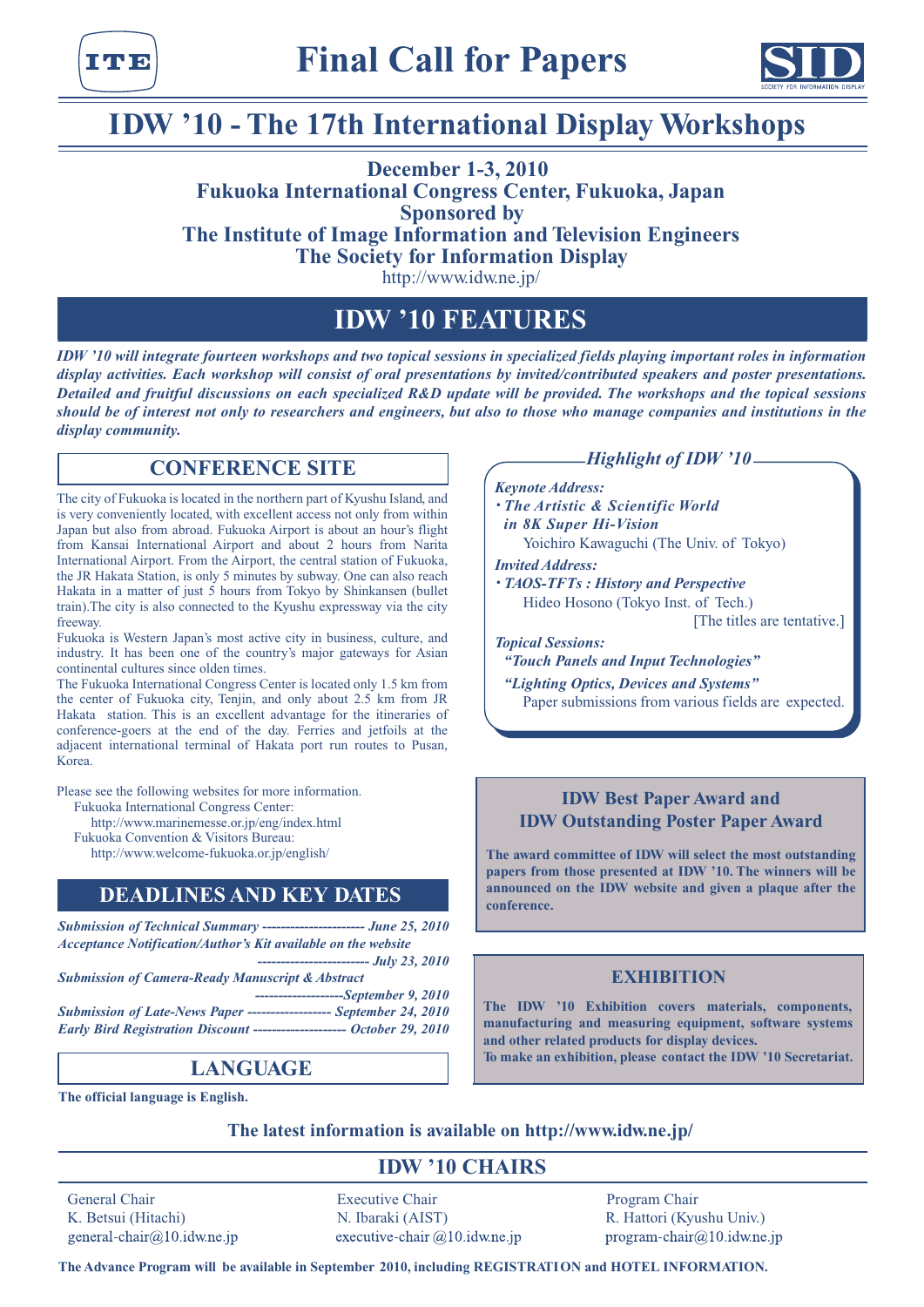# **WORKSHOP OUTLINES**

# **Workshop** on **LC** Science and Technologies

### *Workshop Chair: M. Kimura (JSR)*

This workshop will cover all aspects of liquid crystal (LC) science and technologies, ranging from fundamental material research to display plays and novel LC functionality will be especially emphasized. and other applications. An in-depth discussion on advanced LC dis-

### *Areas Topic*

**LCT**

- 1) Physicochemical and thermal studies of LC materials
- 2) Nano-structural LC alignment and devices including blue phase
- 3) Surface alignment processes and characterization techniques
- 4) Electro-optic effects, display modes, optical design, and simulations
- 5) Fabricating, manufacturing, measuring, and evaluation techniques
- $\delta$ ) High performance displays featuring excellent image quality
- 7) LC technologies for flexible displays and electronic paper
- 8) Optical functional devices for non-display applications
- 9) LC semiconductors and organic electronics
- 10) LC photonic crystals and lasers

# **Workshop** on **Active Matrix Displays**

## *Korkshop Chair: K. Takatori (NEC LCD Technologies)*

## This workshop will cover all aspects of active matrix displays.

### *Areas Topic*

**AMD**

- 1) Fundamentals, structures, processes, new materials
- 2) Array & circuit design technologies, addressing schemes, systems
- 3) Evaluation methods, reliability, mechanical testing
- 4) Active devices:
	- a-Si TFTs, poly-Si TFTs, µ-c-Si TFTs, oxide TFTs,
- organic TFTs, active devices based on nanotechnology 5) Active-matrix displays:

LCDs, OLEDs, e-papers, FEDs, micro-displays, flexible active-matrix displays

- 6) Touch  $&$  other sensors built into cells
- 7) Digital signage and other novel applications

# **Workshop** on **FPD** Manufacturing, **Materials and Components**

*Workshop Chair: R. Yamaguchi (Akita Univ.)* This workshop will cover technology trends and flat panel displays (FPDs) from the perspective of manufacturing, materials, components and systems.

#### *Areas Topic*

**FMC**

- 1) Trends in FPD materials, components and systems
- 2) Technical trends in panel construction
- 3) Optical materials and systems
- 4) Color filter materials
- 5) Lighting materials, components and systems
- 6) Materials for processes
- 7) Equipment for processes and measurements
- 8) Ecology, 3R (Recycle, Reduce and Reuse)

# **PDP**

# **Workshop** on

# **Displays Plasma**

## *Workshop Chair: H. Kajiyama (Hiroshima Univ.)*

This workshop will cover all aspects of science, technologies and applications of plasma display panels.

*Areas Topic*

- 1) Fundamental mechanisms
- 2) Panel configurations
- 3) Materials, components and fabrication processes
- 4) Driving techniques, signal processing and image quality



# **Workshop on EL Displays** and Phosphors

### *Workshop Chair: Y. Nakanishi (Shizuoka Univ.)*

This workshop will include a discussion on current topics in EL displays (ELDs), LEDs and phosphors, and will also deal with phosphor application, phosphor screens for CRTs, plasma displays (PDPs), field emission displays (FEDs) and other emissive displays.

## *Areas Topic*

- 1) Inorganic ELDs (materials, process, devices, drive circuits, etc.)
- 2) LEDs (materials, devices, panels, lighting, etc.)
- 3) Phosphors (for CRTs, PDPs, FEDs, VFDs, LEDs, etc.)



# **Workshop** on **Field Emission Display CRT and**

*Workshop Chair: M. Takai (Osaka Univ.)* The following topics will be covered in this workshop.

### *Topic Areas*

- 1) Fundamental mechanisms and configurations
- 2) Modeling and simulation
- 3) Materials, components and fabrication processes
- 4) Field emission physics and characteristics
- 5) Driving technologies and signal processing
- 6) Picture quality, reliability and lifetime
- 7) Applications
- 8) Miscellaneous topics related with field emitters
- 9) Entire field of CRT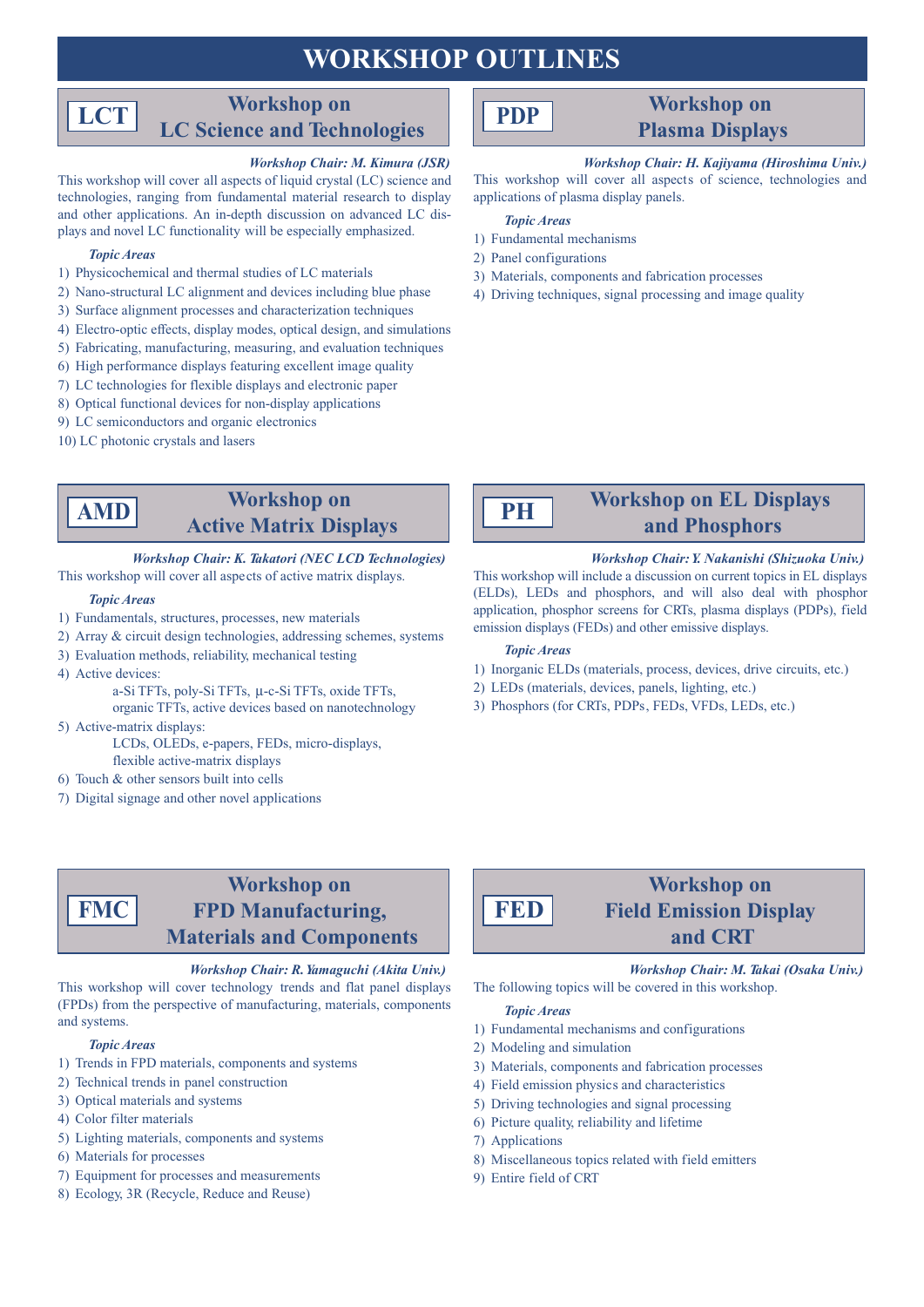# **OLED**

## **Workshop** on **Displays LED Organic**

### *Workshop Chair: Y. Kijima (Sony)*

This workshop will cover all aspects of science and technologies of organic LED displays, ranging from materials research and basic device physics to display and other applications.

#### *Topic Areas*

- 1) Material (dyes and polymers) for organic LED displays
- 2) Problems related with electrodes and interfaces
- 3) Device physics and efficiency
- 4) Display applications
- 5) Fabrication processes
- 6) Active and passive matrix circuits and systems
- 7) Reliability and lifetime
- 8) Miscellaneous topics related with organic LED displays
- 9) Fundamental mechanisms and configurations of organic LEDs and organic TFTs
- 10) Organic TFTs for organic LED displays
- 11) Light-emitting transistors
- 12) Organic LED for lightings
- 13) Flexible OLED

## **Workshop** on **3D/Hyper-Realistic Displays** and **Systems D3**

#### *Workshop Chair: S. Yano (NICT)*

This workshop will cover several current topics encompassing 3D/ hyper-realistic displays, systems and other related technologies.

#### *Topic* Areas

**VHF**

- 1) Stereoscopic, holographic and other 3D display technologies and systems
- 2) Immersive, interactive and VR display technologies and systems
- 3) New applications using 3D/hyper-realistic displays
- 4) 3D image coding, 2D to 3D conversion, multi-viewpoint representation and other 3D/hyper-realistic image processing
- 5) Human factor and evaluation of 3D/hyper-realistic display techniques and systems

# **Workshop on Applied Fision and Human Factors**

#### *Workshop Chair: Y. Shimodaira (Shizuoka Univ.)*

This workshop will cover all aspects of vision, human factors and image quality related with displays. VHF-WS will introduce a special issue on requirements and applications of future display systems with regard to color gamut, dynamic range, image resolution, and frame .rate

#### *Areas Topic*

- 1) Display image quality: models, metrics and evaluation methods
- 2) Image quality requirements for display characteristics: luminance, contrast, gray-scale, color, resolution, sharpness, viewing angle, .etc
- 3) Spatio-temporal image artifacts on displays and their improvements
- 4) Display measurements relevant to human factors
- 5) Display ergonomics and their standards
- 6) Legibility and usability issues for text displays or electronic papers
- 7) Actions and behaviors that are consequences of visually displayed information
- 8) Visual quality and optometric factors in virtual displays

# **Workshop on Projection and Large-Area Displays and Their Components**

## *Workshop Chair: K. Takeda (SEIKO EPSON)*

This workshop will cover current topics concerning projection and large-area displays and their components.

#### *Areas Topic*

**PRJ**

- 1) Projectors, pico-projectors, embedded projectors, near-eye displays, head-up displays, and projection TVs
- 2) Micro display and MEMS technologies for projection
- 3) Optics and video signal processing for projection
- 4) Optical components (light sources, screens, lenses, mirrors, films, etc.) for projection
- 5) Algorithm and image processing for large screen displays
- 6) Digital cinema,  $3-D$  projection, and signage systems
- 7) Large-area display systems and tiled-display systems



# **Workshop** on **Electronic Paper**

### *Workshop Chair: A. Suzuki (Ricoh)*

This workshop will cover all aspects of electronic paper, rewritable paper, and paper-like display.

#### *Topic Areas*

- 1) Display methods for electronic paper
- 2) Materials, components, and fabrication processes
- 3) Driving techniques
- 4) Human-interface on electronic paper
- 5) Discussion on concepts of electronic paper
- 6) Electronic book and electronic newspaper
- 7) Other applications of electronic paper

## **Workshop on MEMS** and Emerging Technologies  **for Future Displays and Devices MEET**

### *Workshop Chair: M. Nakamoto (Shizuoka Univ.)*

This workshop will cover all aspects of science and technologies of MEMS, nanotechnologies and emerging technologies for future displays, imaging devices, and related electron devices, ranging from materials research and basic device physics to display and other .applications

#### *Areas Topic*

- 1) Displays, imaging devices and other optical and electron devices using MEMS, nanotechnologies and emerging technologies
- 2) Optical MEMS such as optical scanners, optical switches, optical mirrors, optical space modulators, optical filters, etc.
- 3) Sensors and actuators for electromagnetic wave, infrared rays, ultraviolet rays, X-rays, visible rays, supersonic wave, hearing, touch, smell, taste, etc.
- 4) Materials, components and fabrication processes
- 5) Fundamental mechanisms and configurations
- $\delta$ ) Miscellaneous topics related to future displays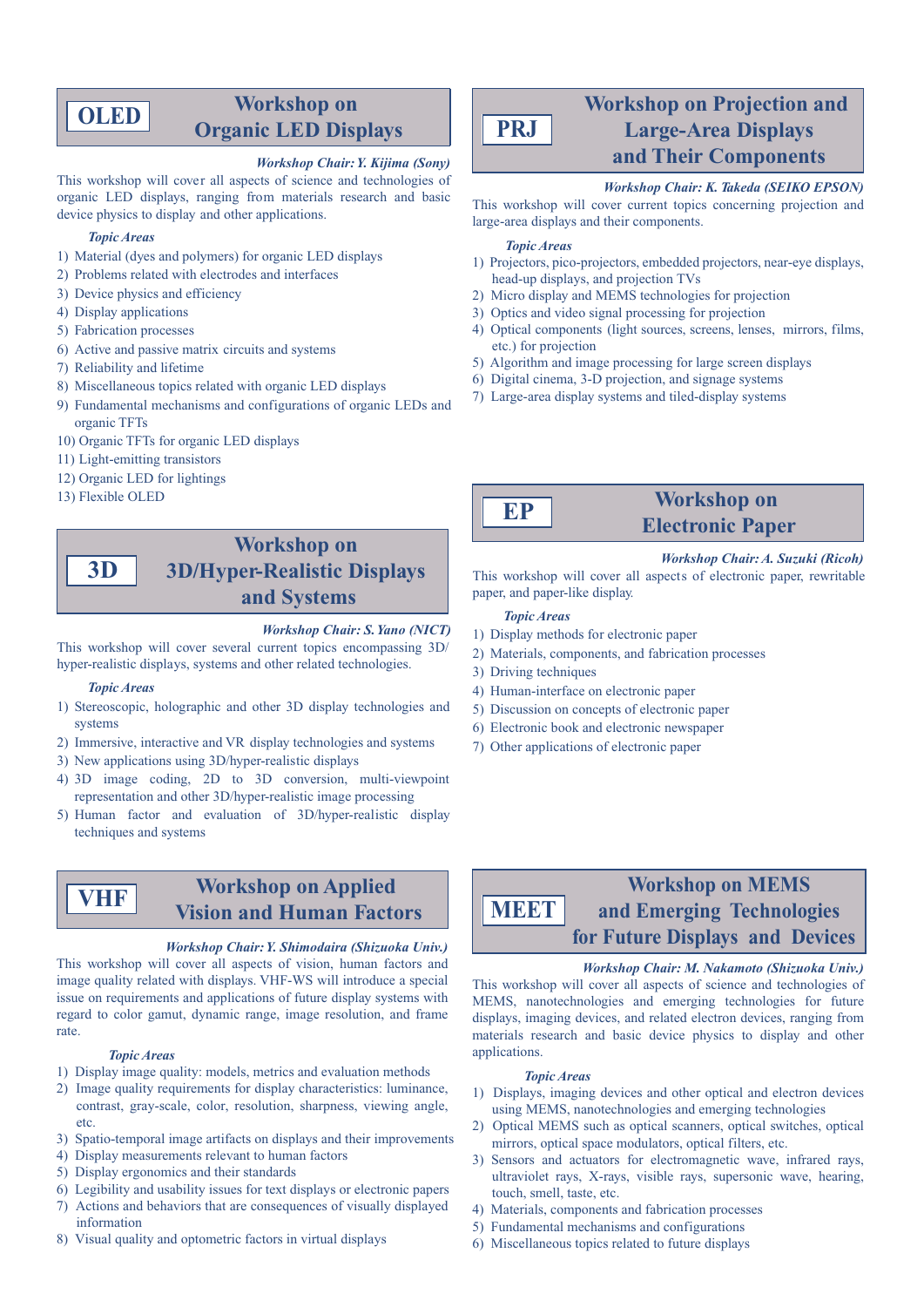# **Workshop** on **Display Electronic Systems**

#### *Workshop Chair: H. Okumura (Toshiba)*

This workshop will cover all aspects of electronic systems including hardware as well as software on all kinds of displays.

#### *Topic Areas*

**DES**

- 1) Video processing including deinterlace, scaling, and elimination of artifacts and blur
- 2) High quality color reproduction including high dynamic range and wide color gamut
- 3) High-fidelity systems such as professional use and master monitors
- 4) Exploration of future standards such as post-HDTV
- 5) Video interface technologies including data transmission and storage
- $\delta$ ) Novel display systems including mobile/auto applications
- 7) Cooperative operations of functional components
- 8) Circuit technologies including high speed and low power driving

#### **Topical Session on Touch Panels INP**and Input Technologies

## *Topical Session Chair: H. Okumura (Toshiba)*

als, films, devices and systems, in which we include not only recently This topical session covers all aspects of input technologies on materiattention-catching touch panels but also imaging sensor technologies. nation of input technologies and display technologies. INP sessions are INP is expected to open new technology fields by focusing the combiheld by the related workshops of DES, AMD, FMC and EP.

#### *Areas Topic*

- 1) Touch panel materials, films, devices and systems
- 2) Image sensor
- 3) Imaging devices and systems
- 4) In- and on-cell touch panels
- 5) Input image signal processing



# **Workshop** on **Flexible Displays**

### *Workshop Chair: H. Fujikake (NHK)*

This workshop will cover all aspects of flexible displays, including material science, device technology, fabrication processes, and application concepts for next-generation displays.

### *Topic Areas*

- 1) Flexible/bendable/foldable/stretchable device architecture
- 2) Fabrication technologies, including printing techniques, soft lithography, and the roll-to-roll process and transfer method
- 3) Flexible thin substrate (plastic film, metal foil, ultra-thin glass, textile, etc.) and encapsulation
- 4) TFT technology in flexible inorganic and organic electronics
- 5) Display principles (OLED, LC, electronic paper, etc.) suitable for different applications
- 6) Flexibility and bending tolerance, and techniques to evaluate them
- 7) Innovative applications (paper-like, wearable, wrapping usages, etc.) and human interfaces in ubiquitous/ambient/universal information technologies

**LIT**

# **Optics, Devices and Systems**

**Topical Session on Lighting** 

**Topical Session Chair: K. Käläntär (Nippon Leiz)** The potential advancements in the light source industries are opening new period in the field of lighting. The lighting is evolving in quest of increase the perception of reality. The lighting is becoming more active and attractive field of science and technology. The IDW acquires this opportunity as displaying the real world and solicits scientific and technological papers related to all aspects of the lighting

## *Areas Topic*

- 1) Solid-state lighting: LED & OLED
- 2) Fluorescent light sources: CCFL  $&$  HCFL
- 3) Novel & special lighting: Medical & biological applications
- 4) Display lighting: Backlight unit
- 5) Photovoltaic cells  $&$  lighting
- 6) Optical engine design
- 7) Opto-mechanical fixture design
- 8) Static  $&$  dynamic signage
- 9) Optical materials for lighting
- 10) Lighting control: Hardware  $&$  software
- 11) Theories, simulations  $&$  measurements for lighting
- 12) Energy consumption  $&$  environmental issues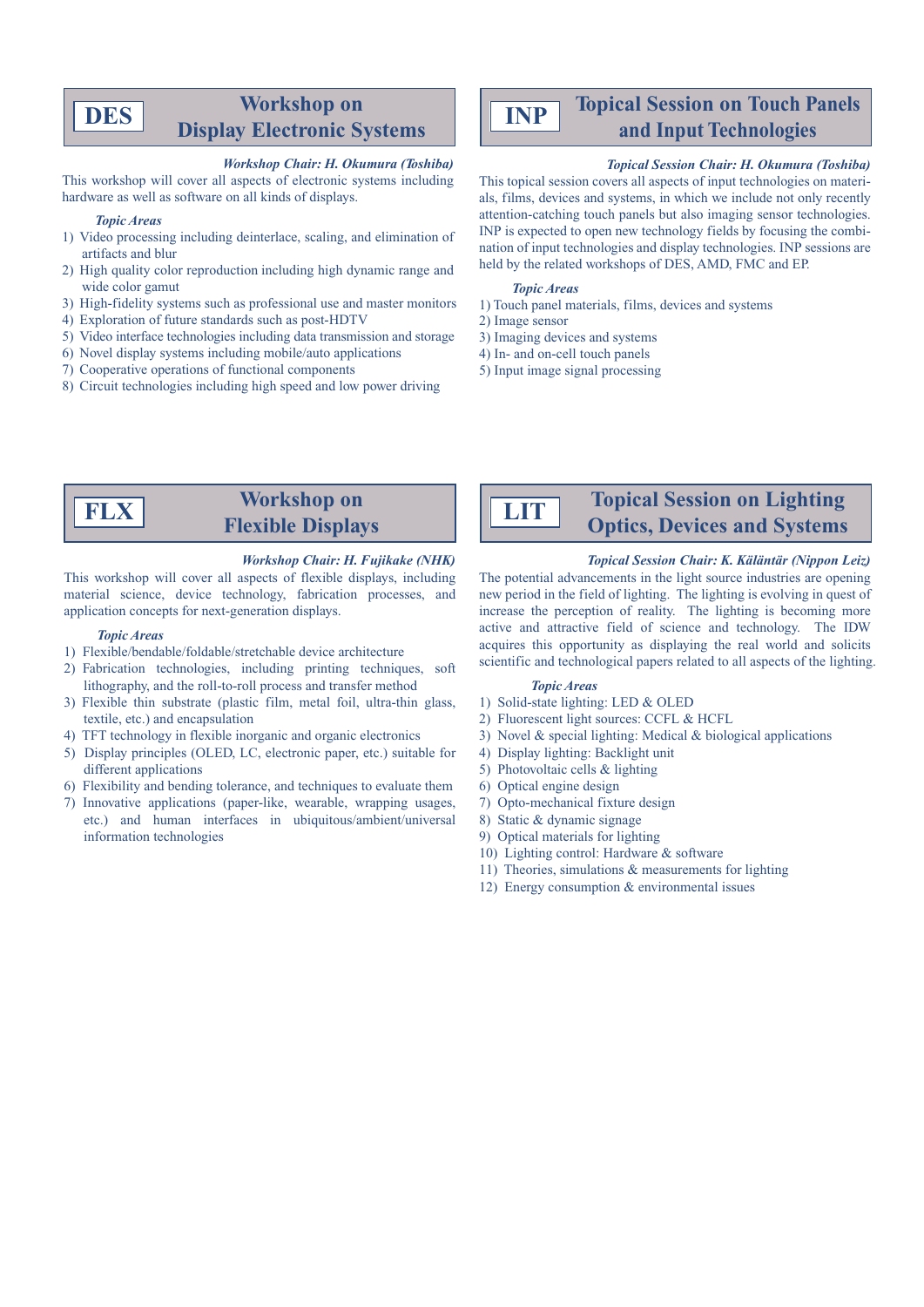# **PAPER SUBMISSION**

## **INSTRUCTIONS FOR SUBMISSION OF TECHNICAL SUMMARY**

Submit a Technical Summary in PDF or Microsoft Word format via the conference website:

### http://idw.ee.uec.ac.jp/authinfo.html

Follow the submission instructions given on the website and shown below. If you have any difficulties with online submission, please contact the IDW '10 Secretariat. The Technical Summary will be used only for evaluation and will not be published. The title of the accepted papers, the authors and their affiliations will be published in the Advance Program.

## **I. Technical Summary Guidelines**

The file should be formatted to A4 page size. Details of the format are described in the sample file available on the website  $(\text{http://idw.ee.uec.ac.jp/authinfo.html}).$ 

Files should contain one or two pages of text in one column, with additional pages for figures/tables/photographs. The following items should be included:

### (1) Paper title

- (2) **Names of all authors with their affiliations. The name of the** presenting author should be underlined.
- (3) **Abstract:** 50 words or less, highlighting the focus of your paper.
- (4) Presentation style: Indicate if you wish to have your paper considered for oral or poster presentation.
- (5) **Workshop/Topical session preference:** Indicate the closest matching workshop/topical session.
- (6) The body of the Technical Summary must contain the following. (a) Background and objectives: Introduce the state of the
	- subject and describe the goal of your work. (b) Results: Describe specific results. Illustrations to highlight
		- your work are encouraged.
	- $(c)$  Originality: Clearly describe what are new and/or emphasized points.
	- (d) Impact: Discuss the significance of your work and compare your findings with previously published works.
	- (e) References: List references covering projects in related .areas
	- $(f)$  Prior publications: The paper must be an original contribution. If you have published or presented material for similar work, explain how the present material differs.

## **II. Online Submission**

Access http://idw.ee.uec.ac.jp/authinfo.html

The submission procedure consists of three steps:

- (1) **Questions to authors:** Select the number of authors, affiliations, and maximum number of affiliations for one author.
- (2) **Paper title & author information:** Input the paper title, the names of all authors, all affiliations, information about the presenting author, the WS/TS name, and presentation preference. Please understand that the title may be edited by the program .committee

An acceptance/reject notification will be sent to you via the e-mail address that you provided on the web site.

(3) **Confirmation & submission:** Please take time to review the paper title and the author information carefully as mistakes cannot be rectified after the file is uploaded. Select a file type and a file name of the Technical Summary to submit to our server. When the file is successfully uploaded, a "FINISH" message will appear on the screen and you will also receive a submission confirmation e-mail.

## **FORMAT OF PRESENTATION**

#### *(1)* **Oral** presentations

- Oral presentations will conform to the 15-20 minute format including questions and answers. The program committee will determine the duration of presentation.
- Oral presenters are strongly urged to attend the Author Interviews after the presentation.
- Authors can request a desk and AC 100 V power for their demonstrations at the Author Interviews.

#### **(2)** Poster presentations

- Poster presentation will conform to a 3 hour format in front of an individual bullet board.
- A desk and AC 100 V power are available upon the author's .request
- At least one of the authors must stand by their posters during their core time, which will be set during the session.
- (3) Accepted papers will be assigned to either oral or poster presentation at the discretion of the program committee.

## **ACCEPTANCE**

You will be notified of the results of your Technical Summary review via e-mail. Upon acceptance of the Technical Summary, authors must prepare a camera-ready manuscript to be published in the conference proceedings. The author should use the manuscript template, which will soon be available on the conference website. It will be four pages in length and in a two column format. Acceptance is subject to following conditions:

- $f(1)$  Registration is required before the camera-ready submission for all presenters.
- (2) All company or government releases must be obtained.
- $p(x)$  The author must be the copyright holder or have written permission from the copyright holder for any material used in the paper.
- (4) Your submitted paper must not be published in any media including personal web-sites on the Internet before it is presented at the conference.
- $(5)$  A camera-ready manuscript must be submitted with a copyright transfer form which is available on the conference website (http://idw.ee.uec.ac.jp/copyright.pdf).
- $(6)$  You must give a presentation at the conference.

## **LATE-NEWS PAPERS**

A limited number of late-news papers reflecting important new findings or developments may be accepted. Authors are requested to submit a 2-page camera-ready manuscript on A4-sized pages accompanied by an abstract, copyright transfer form and publication authorization. Access the conference website: http://idw.ee.uec.ac.jp/authinfo.html

Follow the submission instructions given on the website.

## **TRAVEL GRANTS**

A limited number of travel grants will be available to full-time student presenters attending from outside Japan. Check the travel grant application box of the online submission mentioned .above

## **MAILING**

IDW '10 Secretariat

 $c$ o Bilingual Group Ltd. 3-3-6 Kudan Minami, Chiyoda-ku, Tokyo 102-0074, Japan Phone:  $+81-3-3263-1345$  Fax:  $+81-3-3263-1264$ 

E-mail: idw@bilingualgroup.co.jp

If you have any difficulties with the online submission, please contact the IDW '10 Secretariat.